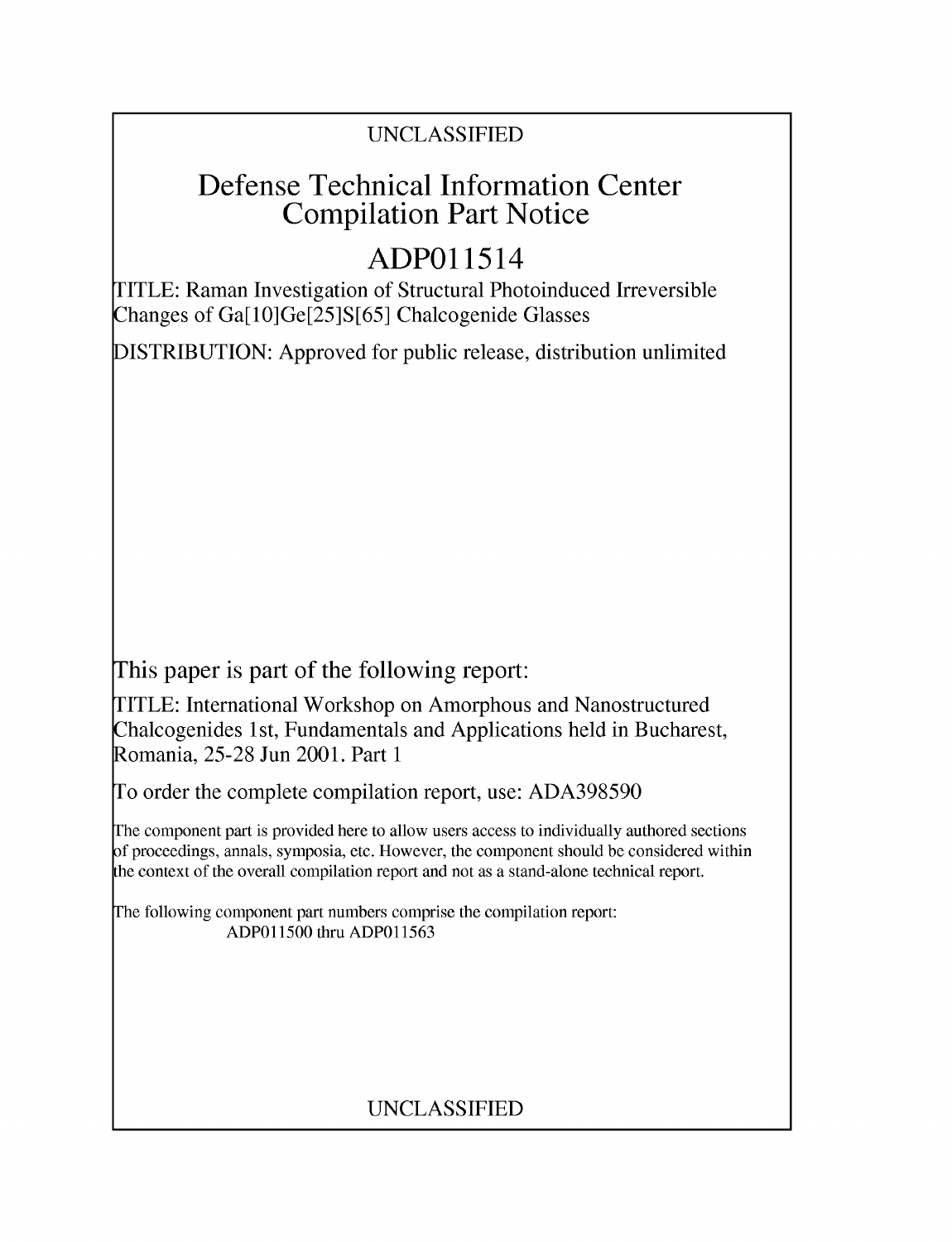#### RAMAN **INVESTIGATION** OF **STRUCTURAL PHOTOINDUCED IRREVERSIBLE CHANGES OF Ga10Ge25S65 CHALCOGENIDE GLASSES**

S. H. Messaddeq, M. Siu Li, D. Lezal<sup>a</sup>, Y. Messaddeq<sup>b</sup>, S. J. L. Ribeiro<sup>b</sup>, L. F. C. Oliveira<sup>c</sup>, **J. M. D. A. Rollo<sup>d</sup>** 

Instituto de Fisica de Sdo Carlos - Universidade de Sao Paulo, C.P. 369 , **CEP:** 13560-970, São Carlos, SP - Brazil alaboratory of Inorganic Materials IIC ASCR and ICT, Pelleova 24, Prague 6, Czech

Republic

<sup>b</sup>Instituto de Química - UNESP- C.P. 355, CEP: 14801-970, Araraquara, SP- Brazil cDepto de Quimica- Universidade Federal de Juiz de Fora, Juiz de Fora, MG- Brazil <sup>d</sup>Escola de Engenharia de São Carlos- - Universidade de São Paulo, C.P. 369, CEP: 13560-970, São Carlos, SP - Brazil

The influence of time exposure, when exposed to above band gap light (3,52 eV) and annealing, on  $Ga_{10}Ge_{25}S_{65}$  glasses has been studied through their effects on the structure and optical properties. To evaluate the photostructural change infrared and Raman spectra for bulk  $Ga_{10}Ge_{25}S_{65}$  glasses have been measured before and after exposure. The Raman spectra are interpreted in terms of models in which the Ge atoms are fourfold coordinated and the S atoms are two fold coordinated. The observed changes in the spectral region of (S-S) stretching vibration (470-490 cm **-')** is a direct evidence for the occurrence of important structural changes in local bonding configuration caused by optical irradiation. It is shown that the dominant photostrucural changes are chain formation tendency of the chalcogenide atoms under the laser irradiation rather than rings.

(Received June 5, 2001; accepted June 11, 2001)

*Keywords:* Chalcogenide, Photoexpansion, Raman spectra, GaGeS bulk glass

#### **1.** Introduction

Photoinduced changes of amorphous chalcogenide glasses have been the subject of extensive study from the point of view of both technological applications and also understanding of the nature of the phenomena [1-3]. These glasses, when illuminated by band-gap light, usually exhibit a blue or a red shift of the optical gap, namely photobleaching or photodarkening, respectively. Furthermore, such photoinduced changes can be in general irreversible, i.e., the changes are permanent after irradiation, or reversible in which case the changes can be removed by annealing to the glass transition temperature,  $T_g$ .

A number of different phenomenological models have been suggested to explain these experimental results as part of efforts to determine and understand the structures of chalcogenide glass networks  $[4-6]$ . In stoichiometric As<sub>2</sub>S<sub>3</sub> glasses for example, where one expects just As-S bonds [7], it was concluded from Raman scattering studies that a number of the so-called "wrong" As-As bonds was created with light exposure. In our previous investigation of photoinduced changes in GaGeS glass [8] we have reported a UV induced photobleaching effect associated with a positive volume change (photoexpansion). Nevertheless, many photoinduced effects are still not understood and new photoinduced phenomena, such as photoinduced anisotropy, gyrotropy, etc. have emerged [9-12]. Behind all this effort is the need to describe and understand the physical and chemical properties of amorphous chalcogenides and their interaction with light.

As a part of the efforts to understand the structure of chalcogenide glasses network as well the structural change which can occur after illumination, Raman scattering continues to provide useful insights into the local structures of the vitreous state. The Raman spectra of GeS glasses have been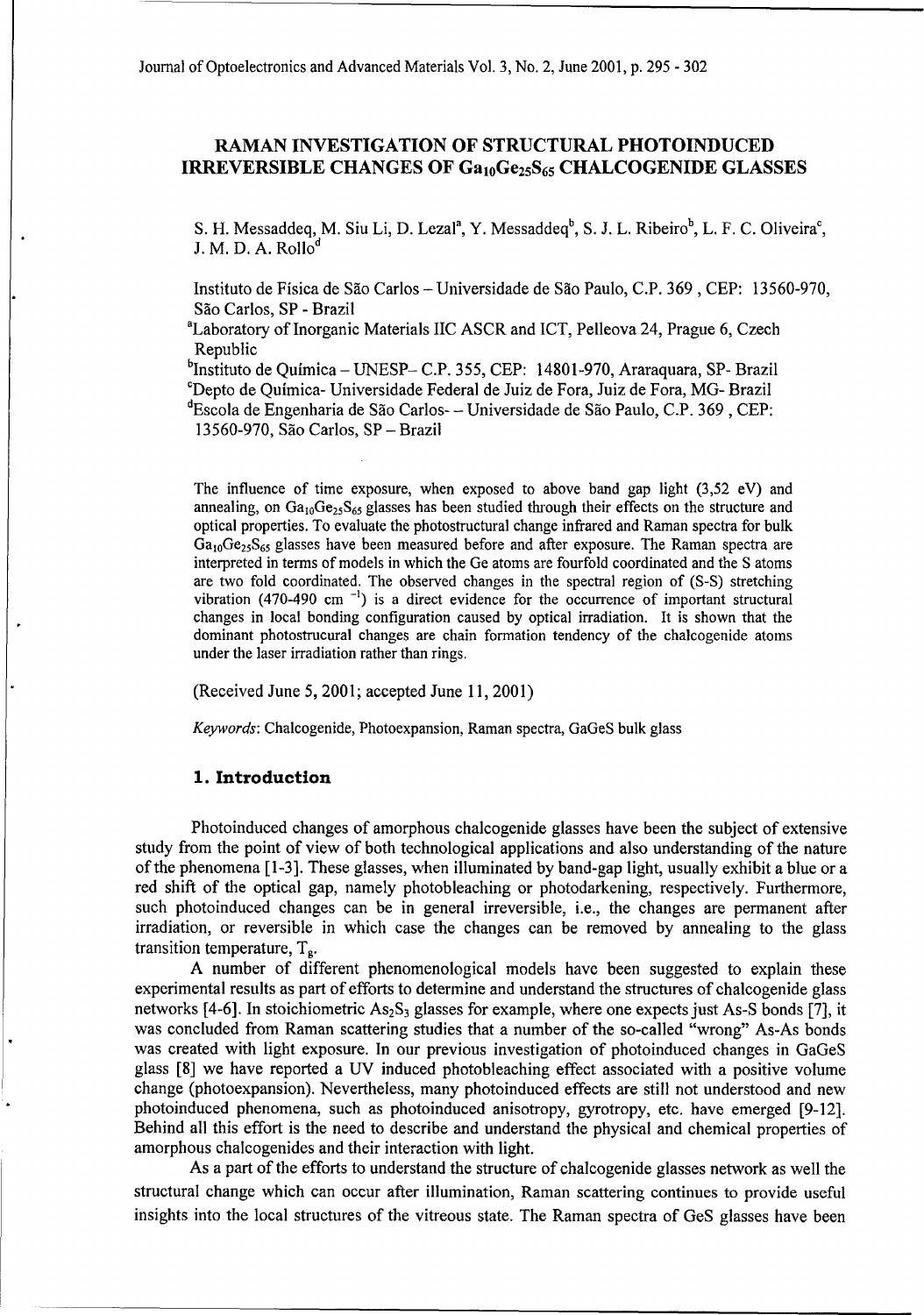discussed in terms of structural model in which the element of local order is a tetrahedral arrangement of S atoms about a central Ge atom, i.e., a  $\text{GeS}_4$  tetrahedron. We used Raman scattering to determine as far as possible the structural change which can occur in this glass after illumination. We have observed diffusion of S atoms towards the illuminated area **[8]** and in this work we present more results on the characterization of the species so formed.

#### 2. Experimental

Polycrystalline germanium, gallium and sulfur were weighted, mixed together and transferred to a silica ampoule. After vacuum sealing, a heat process with a heating rate 0.33 K/min up to 950 $^{\circ}$  C was started. At  $950^{\circ}$  C the liquid was homogenized for 6 hours through a continuous horizontal rotation. Then the ampoule was withdrawn from the furnace and air-cooled. Annealing at  $400^{\circ}$  C for several hours followed.

These samples were illuminated at different exposure times (1 to 6 hours) with light from a cw  $Kr^{\dagger}$  ion laser (351 nm). The output power density of the laser was 5 W/cm<sup>2</sup>.

The optical absorption edge was determined using a spectrophotometer (Cary 5). For this experiment, samples of 1 mm in thickness were measured in transmission in the wavelength range from 200 to 700 nm.

The morphology and composition were measured before and after exposure to U.V. light. Exposed and non-exposed surface areas were analyzed using a scanning electron microscope (SEM) (Zeiss 960) to which an Energy Dispersive X-Ray (EDX) analyzer (QX2000) is coupled. Compositional contrast of the exposed and non-exposed areas was determined by backscattered electrons (BSE).

The Raman scattering measurements were preformed with the normal back scattering configuration in the wavenumber region from 200 to 800 cm<sup>-1</sup>. The 488 nm line of an  $Ar^+$  ion laser was used as a light source.

#### **3.** Results

Fig. 1 shows a plot of absorption coefficient  $(\alpha)$  against photon energy (hv) which illustrate the shift of the edges for  $Ge_{25}Ga_{10}S_{65}$  exposed at to the UV light for different times. The optical absorption measurements reveal that the absorption edge of the glass sample shifted to shorter wavelengths after irradiation indicating a photobleaching effect. Nevertheless there is a significant difference between the shift of the edge for samples exposed and annealed at glass transition temperature  $(T_g)$ . A photodarkening effect is observed in the last case. Unlike to exposure, it is observed that the annealing leads to darkening. We observed that *Eg* increases from *Eg=* 2.63 eV for non-exposed glass, to  $E_g = 2.64$  eV for exposure during 10 hours and  $E_g$  decreases to  $E_g = 2.55$  eV for annealing at  $T_g$ .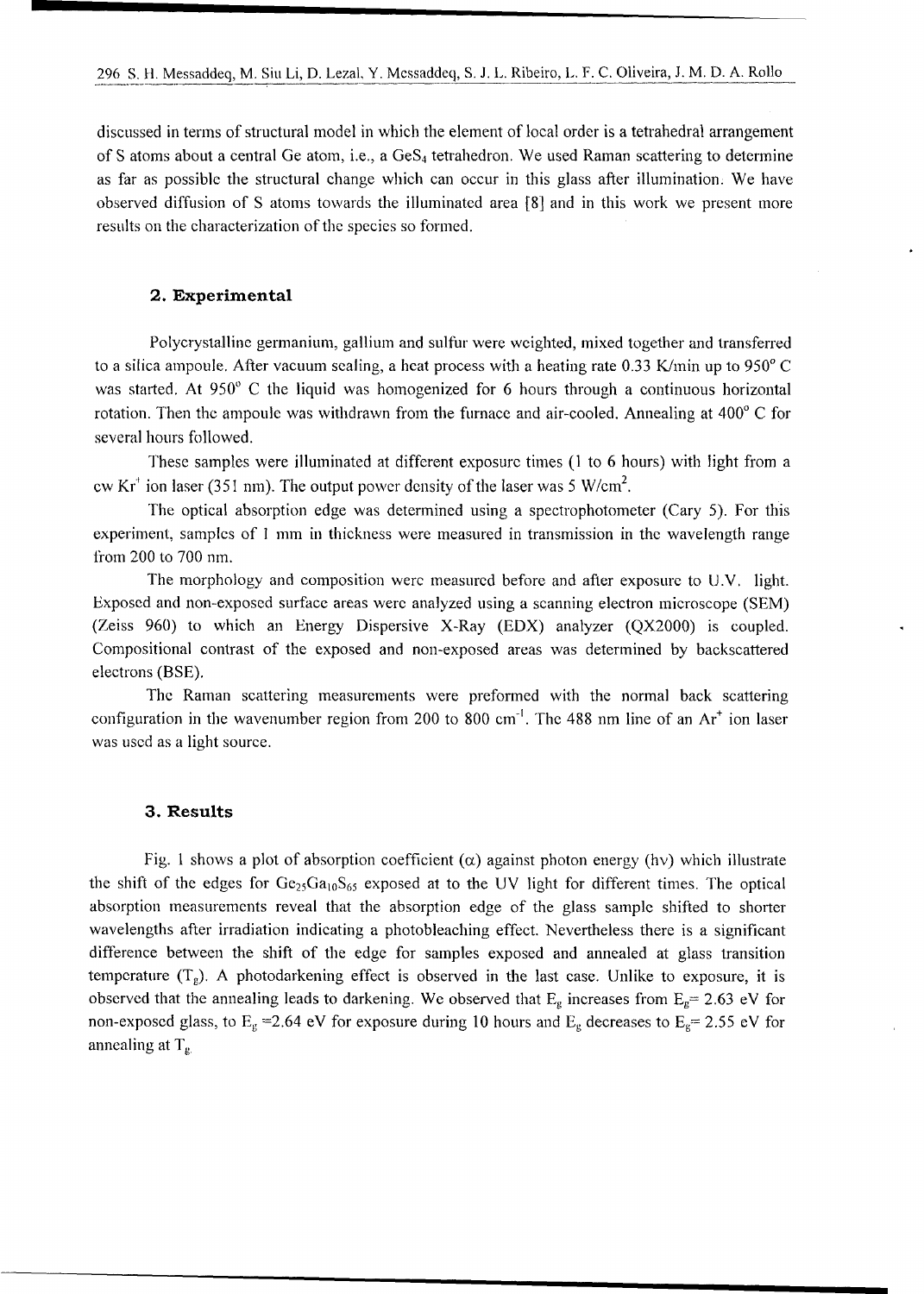

Fig. 1. Optical absorption spectra for Ga<sub>10</sub>Ge<sub>25</sub>S<sub>65</sub> exposed at different time: ( $\blacksquare$ ) non-exposed, **(0)** exposed 5 hours,  $(A)$  exposed 10 hours,  $(\Box)$  exposed 5 hours and annealing at Tg,  $(\diamond)$ exposed 10 hours and annealing at Tg. Lines are drawn as guides for the eyes.

Fig. 2 shows morphological analyses of the exposed area by backscattering electrons (BSE). Local analysis of the glass surface area by backscattering electrons (BSE) images distinguishes two regions: a brighter area (non-exposed to UV light) and a darker area corresponding to the S-rich element (photoexpanded and photobleached).



Fig. 2. Back scattering electron (BSE) of the irradiated surface area of the  $Ga_{10}Ge_{25}S_{65}$ , reveals a change in the glass composition, the brighter region representing non-exposed and the darker region is the photoexpanded and photobleached area.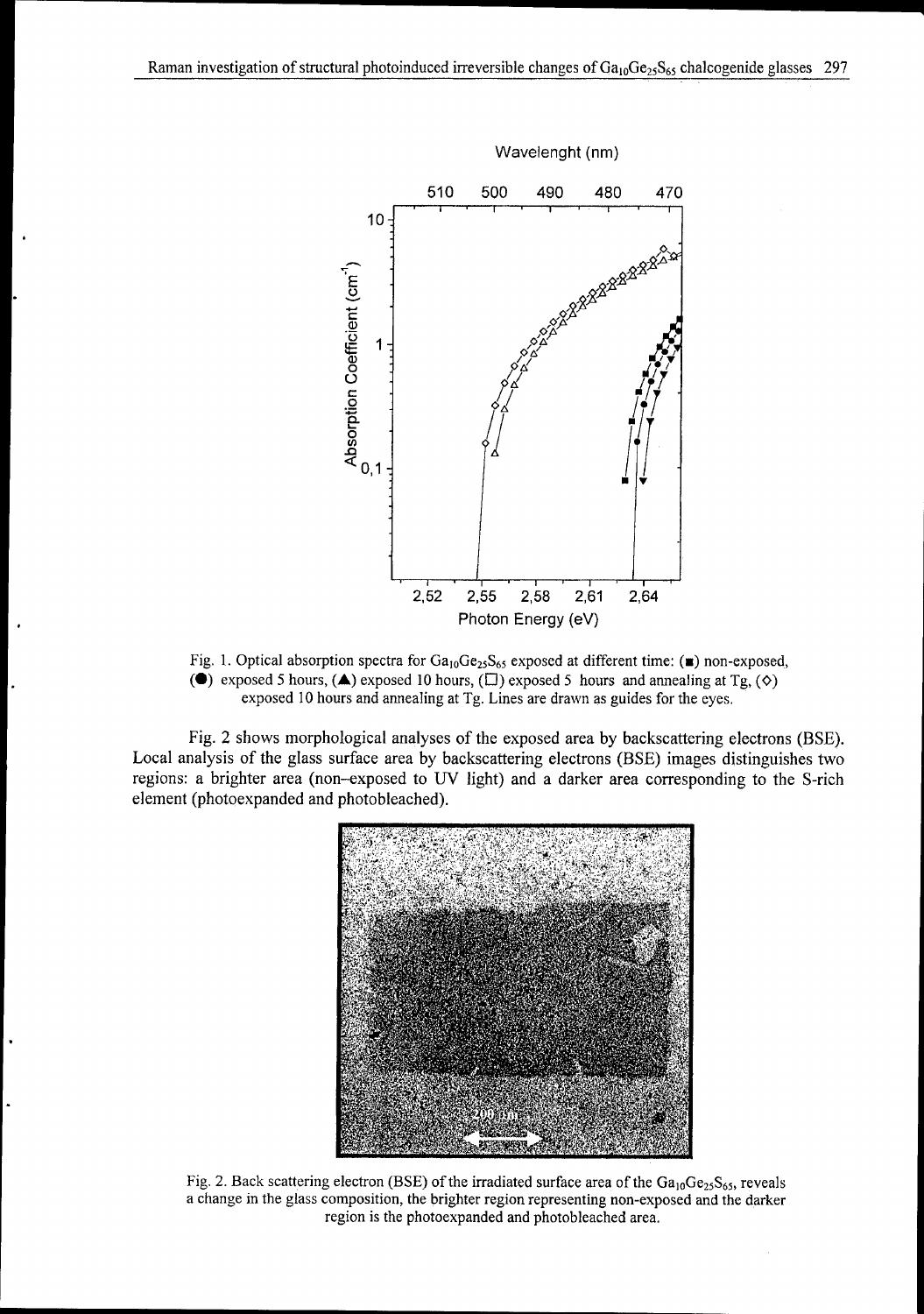As the image of (BSE) is built in contrast caused by element difference, the higher the atomic number, the more likely it is that backscattering will occur. Thus, as the electron beam passes to region of larger Z (atomic number), the signal due to backscattering, and consequently the image brightness increases. The gray levels, observed in Fig. 2, can be interpreted as regions of different composition with decreasing average atomic number corresponding to the decreasing brightness.

Irradiated samples (exposure time 2 hours, power density 5 W/cm<sup>2</sup>) with 800 nm on thickness of the expanded area, have been treated at different temperature from room temperature to the glass crystallization temperature  $(T_g=470 \degree C)$ . Fig. 3 shows a set of photographs of the samples at different temperatures.



Fig. 3. Photographs of a evolution of the glass surface exposed at *5* W/cm2 during 2 hours (right side) and non - exposed (left side) heat treated at different temperatures: (a) room temperature, (b) 420 **'C,** (c) 450 **'C** and (d) 470 **'C.**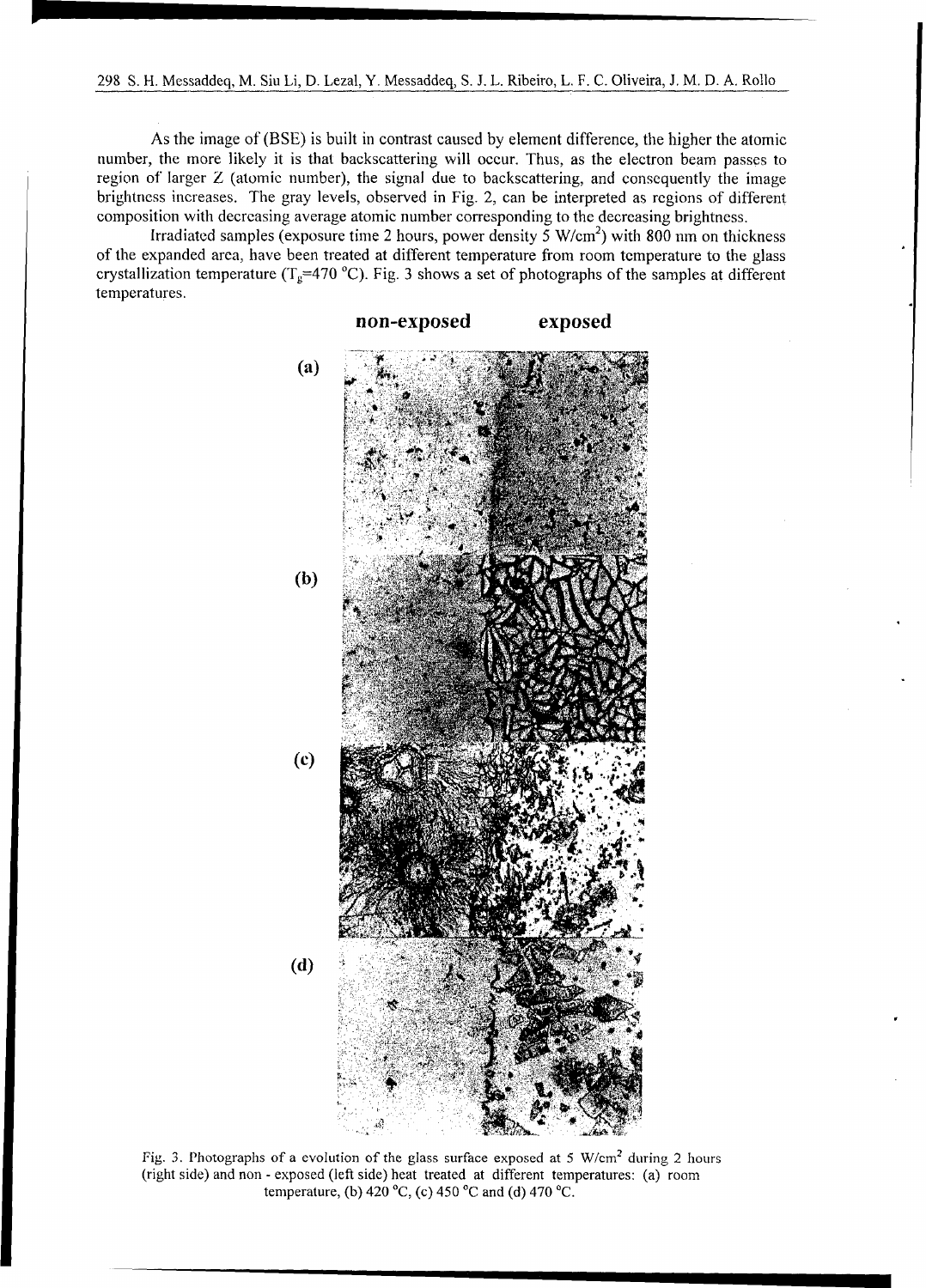When temperature reaches 420°C cracking of the glass surface is observed. Initial crystallization at the glass surface is noted at temperature around 450 °C and completed at 470 °C.

Fig. 4 presents Raman spectra performed in the spectrum  $200-800$  cm<sup>-1</sup> range for the glass  $Ga_{10}Ge_{25}S_{65}$  (a-GaGeS). Four bands at 273, 340, 430 and 475 cm<sup>-1</sup> are observed. The Raman spectra obtained for crystalline sulfur (c-S) and  $GeS_2$  (c-GeS<sub>2</sub>) are also shown for comparison. Good agreement with spectra of  $Ges<sub>2</sub>$  crystal reported earlier by other research groups [13,14].



Fig. 4. Raman scattering spectra for Ga  $_{10}Ge_{25}S_{65}$ , c-GeS<sub>2</sub> and c-S taken with a 633 nm excitation energy at room temperature.

The first band at 273 cm<sup>-1</sup> may be assigned to sulfur rings. The strong band at 340 cm<sup>-1</sup> is due to a heteropolar bond, in this alloy system a Ge-S vibration assigned to bond-bending modes and the A<sub>1</sub>-type bond-stretching mode of GeS<sub>4/2</sub> tetrahedra [13,14,15]. The band at 430 cm<sup>-1</sup> is currently regarded following two ideas: one is to assign the band to vibrational modes of edge-sharing bitetrahedra,  $Ge_2S_{2+4/2}$ . This structure is known to exist in c-GeS<sub>2</sub>, and its existence has also been demonstrated in a glassy phase [13]. On the other hand, some researchers have assigned the 430 cm<sup>-1</sup> band to the S-S stretching mode, coming from cluster edges dimmers  $[16]$ . The band at 475 cm<sup>-1</sup> is assigned to  $S_8$  molecules [17].

Raman spectra of the samples irradiated for different times are presented in Fig. 5.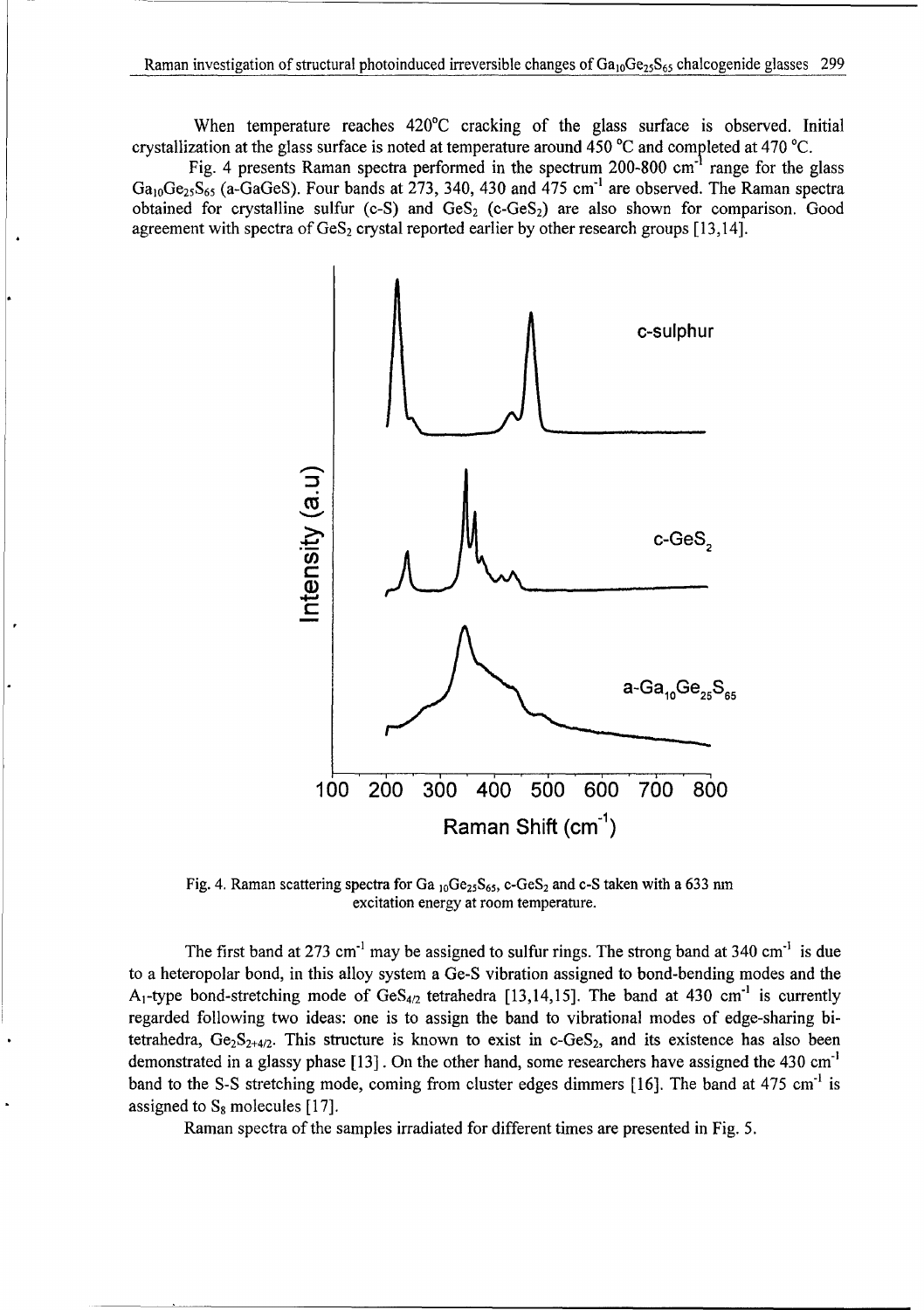

Fig. 5. Raman scattering spectra for  $Ga_{10}Ge_{25}S_{65}$  illuminates at 5 W/cm<sup>2</sup> for different time exposure at room temperature. (a) non-exposed, (b) 1 hours, (c) 2 hours, (d) 4 hours and (e) 6 hours.

Finally the irreversible photobleaching of amorphous GaGeS glasses can be associated with a (i) an increase of the density of heteropolar bonds and (ii) increase of sulfur into the illuminated area of the Ge-S matrix surface.

#### 5. Discussion

A large photobleaching effect is observed on samples exposed at different time using lower power density  $(I=5 \text{ W/cm}^2)$ . From Fig. 1, we may note the increase of the photobeaching with increase of time exposure and this process is irreversible, in the sense that annealing does not restore the original  $E<sub>g</sub>$  to the initial value for non-exposed glass. It is known [18] that the absorption edge of an amorphous semiconductors shifts to lower energy if it contains mores defects. We think that the annealing at  $T_g$  could induce some defects through the weakens bond.

The present photobleaching effect differs from the one observed for  $As_2S_3$  [19]. The Fig. 2 indicate a diffusion of sulphur atom into irradiated area. Consequently, we may assume that this diffusion will result in the creation of new S-S bonds in the irradiated area. Such polimerization may explains the effect of photobleaching which acompanies a glass network expasion in GaGeS glass.

With regards to the Raman spectra of the samples irradiated for different times (Fig. 5) an increase in intensity is observed for the whole spectrum. Moreover a blue shift is observed as the exposure time increases from 1 to 6 hours indicating that through the absorption of high energy photons, intramolecular covalents bonds arc broken. The most obvious difference compared with nonexposed glasse is the dramatic shift of the band at  $475$  to  $490 \text{ cm}^{-1}$ . It is known that in S-rich composition there are additional absorption lines at  $475$  and  $273$  cm<sup>-1</sup> correlated these with two of the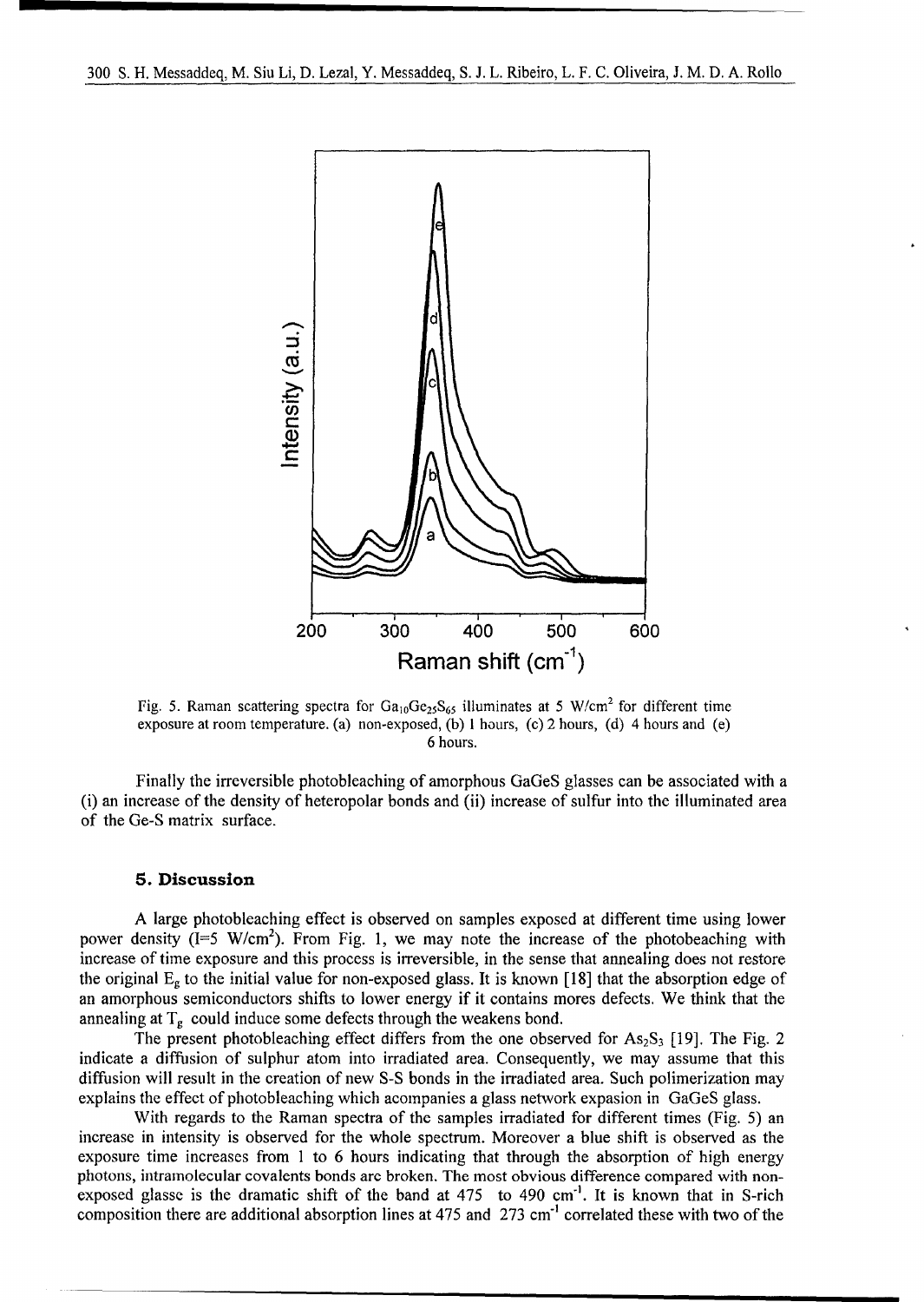three dominant absorption bands of S<sub>8</sub> molecules. According to the structural model of binary Ge-S glasses proposed by Lucovsky et al [17] glasses with S contents in excess of stoiciometry contain increasing number of S-S bond and ultimatly, at the largest level of  $S_8$  rings. As a first assumption the photoexpansion of these glasses results from a microstructural transformation with the formation of new sulfide chains which may be confirmed by the shift bound from 470 to 490  $cm^{-1}$ . G.J. Janz et al. have assigned the shift to higher frequency (from 400 to 490 cm<sup>-1</sup>) to a diminution in the size of polysulfides anions from  $S_6$  to  $S_3$  [20]. At this stage, the dissociation of a  $S_8$  ring molecule into smaller chains can be proposed from the spectroscopic observation. Messaddeq et al. [8] observed that following the absorption of light, the sulfur atoms difuses to the irradiated area from the non irradiated surrounding. This motion will result in the creation of new S-S bonds in the irradiated area. The same behaviour has been observed in cryobaric Raman scattering experiment on  $g-GeS<sub>2</sub>$  [21]. The appearence of 486 and 250 cm<sup>-1</sup> modes are signature of S-rich (S<sub>8</sub> or S<sup>n</sup> chains) and Ge- rich (GeS microphase). These results provide additional support for our identification of broken bonds after ilumination.

As we have observed from Fig. 1, the annealing leads to a darkening and cracking of the glass surface (Fig. 3). The tendency toward formation of crack verified for samples heat treat could result from the higher intensity of the internal stresses associated with photoexpansion. Due the stiffness of the glass surface, the shrinkage must occur only in the perpendicular direction of the surface and the photoexpanded area is constrained by the bulk glass. As a consequence, the average stress at photoexpanded area-bulk glass interface is proportional to the thickness of the expansion [22],i.e., the tendency to cracking increases with the thickness of the expanded area.

#### **6.** Conclusions

The pronounced changes observed in the Raman spectra obtained for UV illuminated  $Ga_{10}Ge_{25}S_{65}$  glasses are related to structural changes in the local bonding configuration. The  $Ga_{10}Ge_{25}S_{65}$  glass is essentially a solid solution consisting of a network of very short S chains cross linked by four-coordinated Ge atoms, and a monomer component of S<sub>8</sub> ring molecule. It has been shown that under laser irradiation, the bonding tendency of the chalcogenide atoms is to forms chains rather than rings. In addition it was demonstrated that in these glasses the photoexpansion and photobleaching are irreversible after heat treatment.

#### Acknowledgements

Authors are grateful to FAPESP, Pronex, and CNPq for financial support.

#### References

- [1] K. Tanaka, Solid State Comm. 34, 201 (1990).
- [2] K. Tanaka, Solid State Comm. 34, 1521 (1974).
- [3] S. S. Fouad, H. M. Talaat, S. M. Youssef, A. El-Korashy, M. M. El-Oker, phys. status solidi (b) 187, K51 (1995).
- [4] A. C. Wright, A. J. Leadbetter, Phys. Chem. Glasses 17, 122 (1976).
- [5] R. W. Fawcett, C. N. J. Wagner, G. S. Cargill, J. Non-Cryst. Solids 8-10, 369 (1972).
- [6] **0.** Uemura, Y. Sagara, T. Satow, phys. status solidi (a) 26, 99 (1974).
- [7] M. Frumar, M. Vlcek, Z. Cernosek, Z. Polak and T. Wagner, J. Non-Cryst. Solids 213&214 215-224 (1997).
- [8] S. H. Messaddeq, Y. Messaddeq, D. Lezal, M. Siu Li, J. Non-Cryst. Solids, May 2001, in press.
- [9] H. Fritzche, Phys. Rev. B 52, 15854 (1995).
- [10] M. Klevanov, S. Shutina, Bar, V. Lyubin, S. Rosenwaks, V. Voltera, Proc. SPIE 2426, **198** (1995).
- **[11]** K. Tikhomirov, S. R. Elliot, Phys. Ver. B5, 5538 (1995).